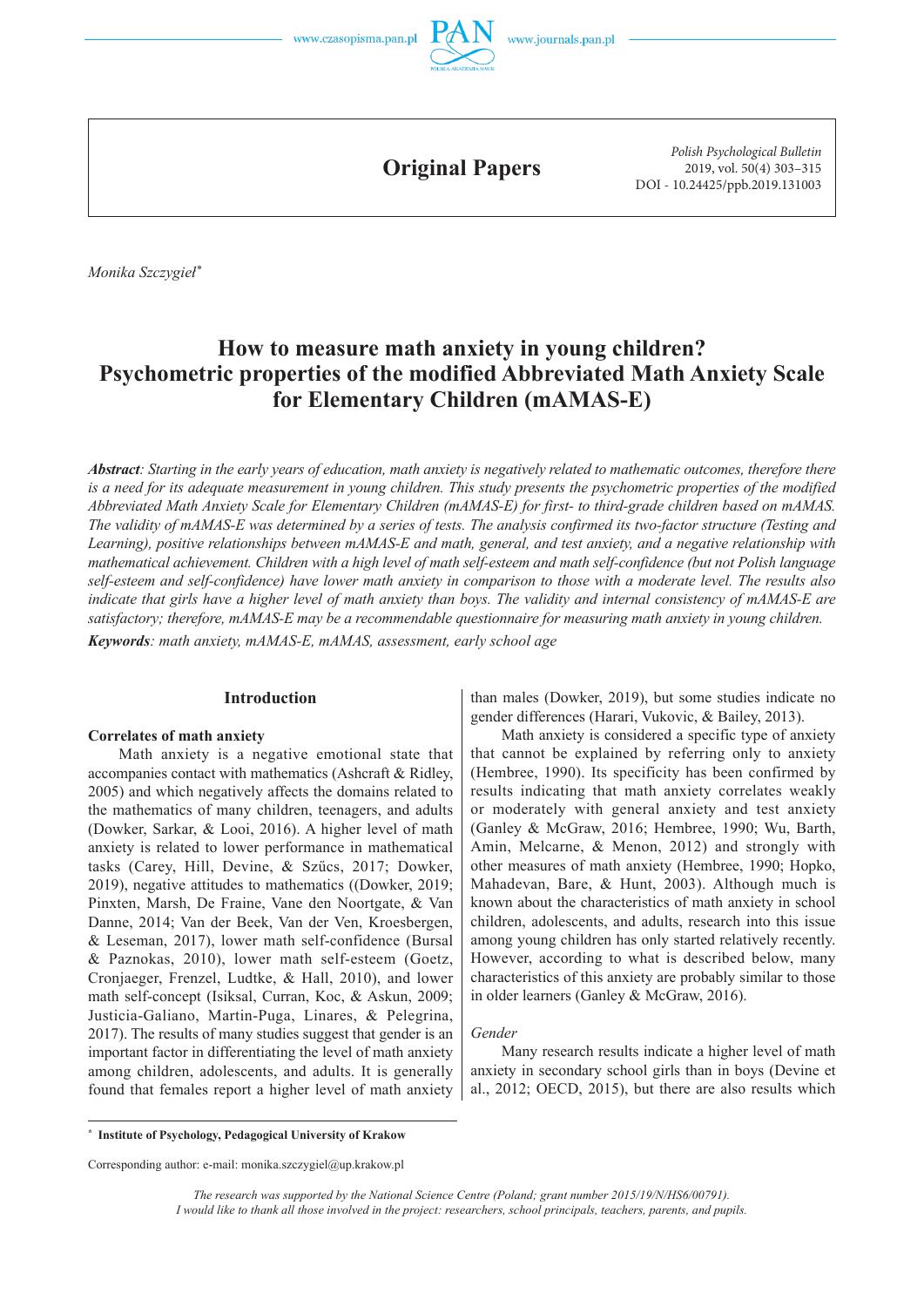304 *Monika Szczygie<sup>ł</sup>*

did not demonstrate such differences (Ma & Cartwright, 2013; OECD, 2015). Fewer studies have been conducted on gender differences among children in primary school but they indicate a similar pattern of results as among the older age groups. Some results reveal a lack of gender differences (Gierl & Bisanz, 1995; Harari et al., 2013; Newstead, 1998; Punaro & Reeve, 2012; Ramirez, Gunderson, Levine, & Beilock, 2013; Young, Wu, & Menon, 2012), but others confirm that girls exceed boys in the intensity of math anxiety (Griggs, Rimm-Kaufman, Merritt, & Patton, 2013; Hill et al., 2016; Schleepen & Mier, 2016).

## *General and test anxiety*

General anxiety concerns an individual's disposition to worry about a number of different things, events, behaviors, and competences (Spence, 1997), whereas test anxiety relates to apprehension in evaluative settings (Putwain & Daniels, 2010). Although many studies among secondary children and adults confirm the specificity of math anxiety (Hembree, 1990), the relationships between math anxiety, general anxiety, and test anxiety among primary children have been rarely tested and are not obvious. Most studies indicate that such relationships exist (Carey et al., 2017; Cargnelutti, Tomasetto, & Pasolunghi, 2017; Ganley & McGraw, 2016; Gierl & Bisanz, 1995; Hill et al., 2016); however, a lack of a correlation between math and general anxiety has been observed by others (Wu et al., 2012).

## *Math self-esteem and math self-confidence*

Math self-esteem is an aspect of self-concepts and is the basis of actions and behaviors performed in relation to mathematics (Reyna, 2000); mathematics confidence is the perception of one's own ability to obtain good results and belief about one's own ability to handle difficulties in mathematics (Pierce & Stacey, 2004). Math self-esteem and math self-confidence (Ganley & McGraw, 2016) are already moderately to strongly correlated with math anxiety in early childhood, and these relationships persist in later years (Eden, Heine, & Jacobs, 2013; Hembree, 1990). Children, adolescents, and adults who feel comfortable in relation to mathematics and assess their ability to perform tasks well have lower math anxiety than their counterparts who have low math self-esteem and low math self-confidence.

## *Math achievement*

Undertaking research on math anxiety among children in early school age is justified by the fact that a high level of math anxiety in children is related to their low mathematical achievement. Although some studies indicate no such relationship (Krinzinger, Kaufmann, & Willmes, 2009; Thomas & Dowker, 2000), other studies confirm a decrease in mathematical achievement with an increase in math anxiety (Ramirez et al., 2013; Wu et al., 2012; Vukovic, Kieffer, Bailey, & Harari, 2013 – among children with high working memory capacity). The detrimental effect of math anxiety on mathematical outcomes of children in primary school may be weak, but it develops over time and is more intense among secondary school children (Devine et al., 2012) and adults (Cipora, Szczygieł, Willmes, & Nuerk, 2015).

## **Problems with measurement of children's math anxiety**

Appropriate and reliable measurement of math anxiety is important when designing means of prevention of its negative impact on results in mathematics; therefore, increased interest in developing appropriate research tasks by researchers has been observed recently. Proposed methods of math anxiety measurement in primary school children include the following:

- (1) Questionnaires based on a popular measurement of math anxiety: *The Abbreviated Math Anxiety Scale* (AMAS; Caviola, Primi, Chiesi, & Mammarella, 2017; Hill et al., 2016; Hopko et al., 2003); *Mathematics Anxiety Scale UK* (MAS-UK; Hunt, Clark-Carter, & Sheffield, 2011).
- (2) Modifications of AMAS and MAS: *modified Abbreviated Math Anxiety Scale* (mAMAS; Carey et al., 2017); *Children Mathematics Anxiety Scale UK* (CMAS-UK; Petronzi, Staples, Sheffield, Hunt, & Fitton-Wilde, 2019).
- (3) New research scales especially designed to assess math anxiety of primary school children: *Mathematics Anxiety Survey* (MAX; Gierl & Bisanz, 1995); *Math Anxiety Questionnaire* (MAQ; Krinzinger et al., 2009; Thomas & Dowker, 2000); *Mathematics Anxiety Scale for Young Children* (MASYC; Harari et al., 2013; Vukovic et al., 2013); *Scale for Early Math Anxiety* (SEMA; Cargnelutti et al., 2017; Wu et al., 2012; Young et al., 2012); *Children's Anxiety in Math Scale* (CAMS; Jameson, 2013, 2014).
- (4) Modified versions of the above: *Child Math Anxiety Questionnaire* (CMAQ; Ramirez et al., 2013); *Revised Child Math Anxiety Questionnaire* (CMAQ-R; Ramirez, Chang, Maloney, Levine, & Beilock, 2016); *Revised Version of the Math Anxiety Scale for Young Children* (MASYC-R; Ganley & McGraw, 2016).

Ganley & McGraw (2016) and Cipora, Artemenko, & Nuerk (2019) provided a detailed summary of the characteristics of most of the research scales listed above. The number of questionnaires developed so far for primary-school children is substantial but stems from the many difficulties in assessing math anxiety and the search by investigators for the best measurement method among young children.

Although an increase in research interest in the assessment of math anxiety in young children has recently been observed, the problems with measurements of children's emotions are common and hard to solve (Carey et al., 2017; Ganley & McGraw, 2016). One problem is the theoretical and ecological validity of math anxiety questionnaires; another problem concerns the reliability of the scales.

There is still no consensus about the number and type of dimensions of math anxiety and their unchangeability throughout life (Carey et al., 2017). The available scales assume the existence of different areas of anxiety related to mathematics: MAX – mathematics test anxiety, mathematics problem-solving anxiety (Gierl & Bisanz, 1995); SEMA –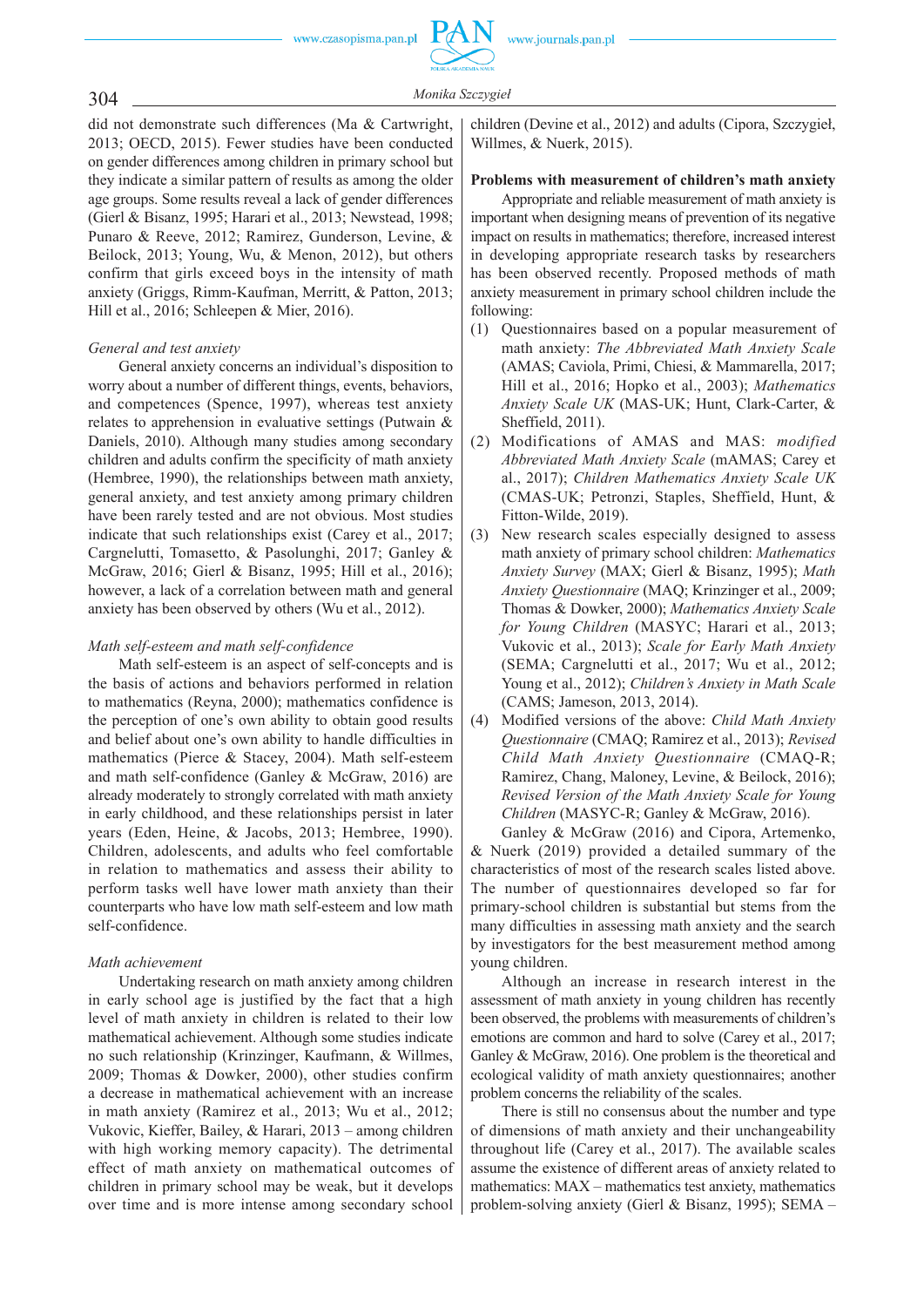

305 *How to measure math anxiety in young children?*

numerical processing anxiety, situational and performance anxiety (Wu et al., 2012); MASYC, MASYC-R – negative reactions, numerical confidence, worry (Ganley & McGraw, 2016; Harari et al., 2013); CAMS – general math anxiety, math performance anxiety, math error anxiety (Jameson, 2013); AMAS, mAMAS – testing and learning math anxiety (Carey et al., 2017; Caviola et al., 2018; Hill et al., 2016). However, in other studies (MASYC, Vukovic et al., 2013; CAMS, Jameson, 2014; SEMA, Cargnelutti et al., 2016; Wu et al., 2012) and in other questionnaires (MAQ, CMAQ, CMAQ-R, CMAS; Krinzinger et al., 2009; Petronzi et al., 2019; Ramirez et al., 2013; 2016; Thomas & Dowker, 2000) such dimensions have not been found. The problem is more general and concerns the nature of math anxiety, its development, and ways of preventing it. Another problem is that some scales contain questions related to specific mathematical tasks that cause problems when using them in different classes, educational systems, or cultural contexts and which make it impossible to track the development of math anxiety, both individually and between classes (Ganley & McGraw, 2016).

Analysis of various scales indicates problems with the ecological validity of the questions, especially if they do not apply to children's experiences or contain a description of physiological responses that are inadequate to the level of the children's language development. Additionally, some of the questions suggest that mathematics causes anxiety, fear, worry, and sadness, so children who do not feel negative emotions may feel obliged to report such feelings according to what they think the researchers expect.

Beyond the problems with the content of the items, consideration should also be given to the difficulties associated with the response scale (Ganley & McGraw, 2016). Researchers use pictorial (CMAQ, Ramirez et al., 2013; CMAQ-R, Ramirez et al., 2016; MAQ, Krinzinger et al., 2009; Thomas & Dowker, 2000) or Likert scales (MAX, Gierl & Bisanz, 1995; MASYC, Harari et al., 2013; MASYC-R, Ganley & McGraw, 2016; AMAS, Hill et al., 2016; mAMAS, Carey et al., 2017), but both of them have limitations. The pictorial scales are child-friendly but their use is burdened with individual differences between children in assessing the meanings of cartoon expressions of emotion; also, their scale construction is often more categorial than continuous (although they are usually treated as continuous scales). From the statistical point of view, the Likert scale is better, especially if it contains many response points, but when considering children's skills in accurately estimating emotions the problem becomes complex. When there are many possibilities of slightly different answers, young children have problems with reliable estimation of their own feelings, especially when the scale is numerical, not verbal (Ganley & McGraw, 2016). It seems that the best idea is to replace the numerical scale with a verbal description (CAMS, Jameson, 2013; SEMA, Wu et al., 2012) and replace the questionnaire study with a structured interview if the tested children cannot yet read. Interviews may take longer to conduct but they allow more friendly (due to the individual approach) and accurate (due to the possibility of confirming what the child means and eliminating interpretation errors) measuring of math anxiety among the youngest children.

The last important problem is the varying reliability of measurement (Cronbach's alpha 0.55–0.91; Ganley & McGraw, 2016). The more questions there are, the more accurate the measurement is; however, a larger number of questions is also associated with greater fatigue of children. The math anxiety questionnaire is often used with a battery of other tests, so it is important to use a relatively short scale with questions that are highly reliable (Carey et al., 2017; Ganley & McGraw, 2016).

It seems that problems with the accuracy and reliability of all the scales are associated with the age of the tested children. In searching for the sources of math anxiety, researchers are trying to adapt the scales to the age of primary-school children, but this age varies from country to country. For this reason, it is important to measure math anxiety by using a highly reliable scale consisting of a relatively small number of questions, a short answer scale, and instructions and questions that are simple and clear for children. A scale that meets most of these criteria is mAMAS, which was designed to measure math anxiety in children from 8 to 13 years old. The present study introduced several modifications to this scale in order to extend its use to studying younger children. The advantages and weaknesses of the scale that needed revision in order to conduct a study among children from 6 to 11 years old are presented in the materials description.

#### **Present study**

Measurement of math anxiety in early school-age children is important because it allows screening of the first symptoms of negative emotions related to mathematics and prevention of the development of math anxiety. Considering the importance of the proper measurement of math anxiety, the main objective of the study is to analyze the validity and reliability of mAMAS-E, which is designed for early school-age children. mAMAS-E is based on mAMAS, which in turn is a modified version of AMAS. AMAS is characterized by very good psychometric properties and universality of use in different cultures, educational systems, and age ranges, as was also confirmed in the Polish adaptation (Cipora et al., 2015). According to Carey et al. (2017), the validity and reliability of mAMAS are as good as any language version of AMAS, which suggests that it should also be adequate for use in the Polish cultural context. While Carey et al. (2017) used the scale among fourth-, seventh- and eighth-grade children (8–13 years), the present study expands its usefulness into younger firstto third-grade children (6–11 years). The advantages of mAMAS that influenced its selection are the universal factor structure that is confirmed in many studies, its shortness, its well-known high reliability, and its proper validity.

In the study, the two-factor structure (Testing and Learning) of mAMAS-E was tested. It was assumed that if mAMAS-E is a valid measurement of young children's math anxiety, its score should correlate positively and strongly with other measures of math anxiety, positively and weakly or moderately with test and general anxiety,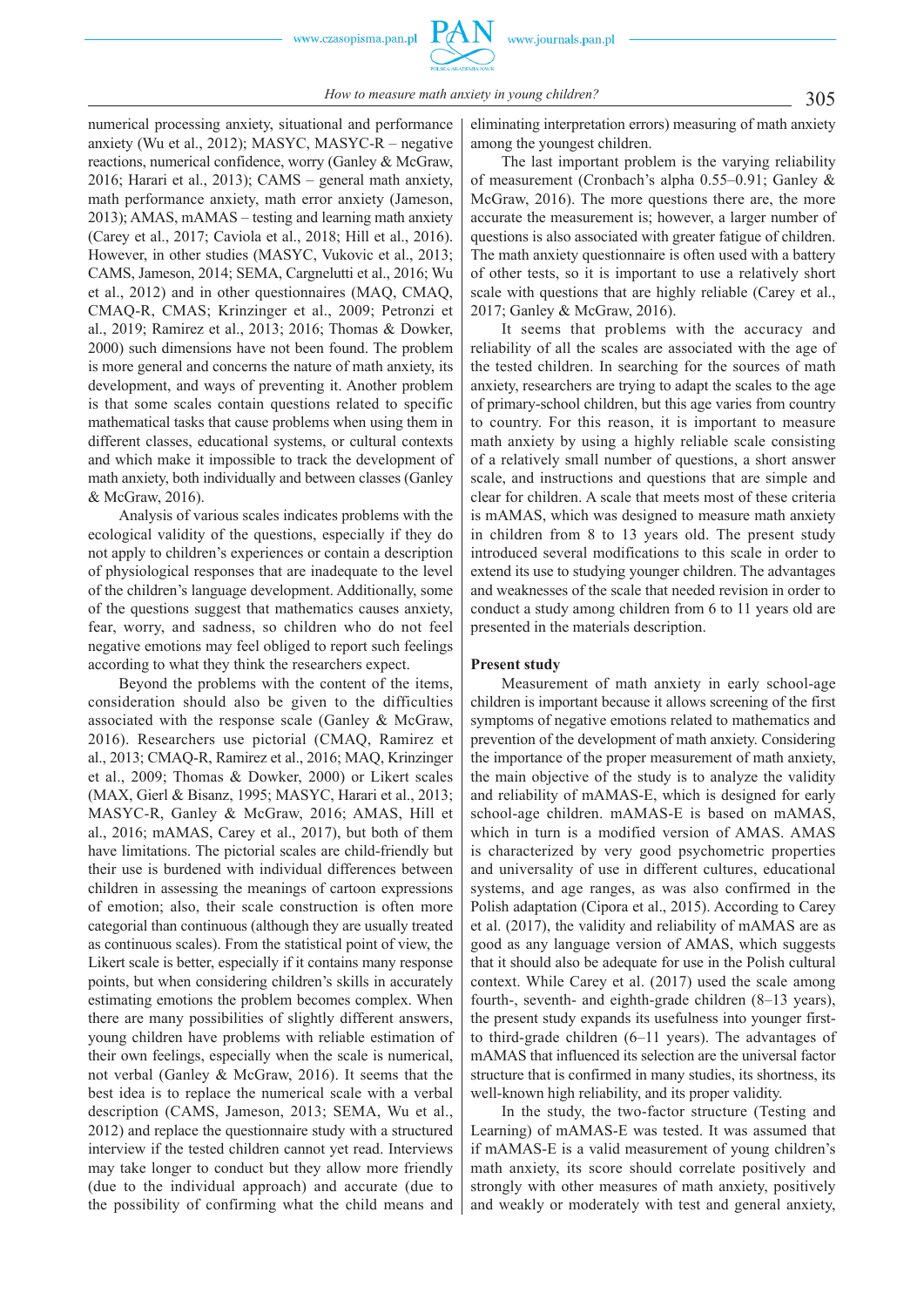## 306 *Monika Szczygie<sup>ł</sup>*

and negatively (from weakly to moderately) with math achievement. In addition, one might expect that children with various levels of math self-esteem and self-confidence differ in the level of math anxiety, whereas the various levels of Polish language self-esteem and self-confidence should not differentiate children's math anxiety. It could also be expected that girls have a higher level of math anxiety than boys.

## **Method**

### **Participants**

The presented results are part of two cross-sectional and longitudinal research projects regarding the predictors of math anxiety and mathematical achievement in early school-age children. The cross-sectional research involved measurement at the end of the first, second, and third grade, whereas the longitudinal study consisted of four measurement points (at the beginning, middle and end of first grade as well as the end of second grade). The presented data are combined from two studies and include all the results from cross-sectional research (the end of the first, second and third grade) and the results from the two last measurements of the longitudinal study (the end of the first and second grade). The participants were children from public primary schools in Krakow (Poland) whose parents allowed them to participate in the project. The schools are at various places in the ranking of schools in the city (at the top, middle, and bottom of the scale). Most children's families were characterized by a relatively moderate or high socio-economic status (including the level of income, education, and occupation).

The cross-sectional research was conducted in nine primary public schools. 241 pupils took part in the research: 46 children (23 girls) from the first grade (mean age 7 years and 3 months, range 6.1–8.3 years); 101 children (60 girls) from the second grade (mean age 8 years and 2 months, range 7.1–9.3 years); 94 children (51 girls) from the third grade (mean age 9 years and 4 months, range 8.0–11.2 years). The longitudinal study was carried out among children who attended twenty-eight different classes across twelve schools. Among the 369 participating children, there were 205 girls and 164 boys. The mean age of the children at the end of the first class was 7 years 8 months (range 6.6–8.7 years). Children were one year older when the second measurement was performed.

### **Materials**

#### *Math anxiety*

**mAMAS-E.** The modified Abbreviated Math Anxiety Scale (mAMAS) proposed by Carey et al. (2017) for children aged 8–13 years is a 9-item, self-report, 5-point Likert scale. mAMAS contains two subscales, Evaluation and Learning math anxiety, but according to Cipora et al. (2015) and Caviola et al. (2018) the decision about changing the label 'Evaluation' to 'Testing' was made on the basis of the items' content. mAMAS was translated into Polish and back-translated, improved, and tested in pilot sessions. To adapt the scale for early

school-aged children, it was necessary to make a few changes in comparison to the original version. The data were collected during individual meetings with children; the instructions and statements were read aloud by the researcher to eliminate the differences between children in the level of reading skills. The children's answers were marked on the response card by the interviewer. The pilot sessions showed that children had problems assessing their emotions on the five-point scale, so the range of answers was modified to three possibilities. After each statement was read, children were asked 'Do you feel anxiety in such a situation? Yes, A little, or No?'. The proper explanations about the meaning of 'anxiety' were given for every child ('Anxiety means feelings of worry, nervousness, or fear'). The answers were rated 2, 1, and 0 points, respectively. Therefore, the minimum and maximum scores in modified Abbreviated Math Anxiety Scale for Elementary Children (mAMAS-E) are in the range 0–18 for Total score, 0–10 for Learning score, and 0–8 for Testing score. Additionally, before the testing session, to make sure that the children understood how to respond to the questions, an example was given: 'Do you like chocolate? Yes, A little, or No?' (scale used in the study, instruction, and test hints are included in the Appendix). In addition to the change in the response scale due to the capabilities of children, the substantive justification is worth emphasizing. The answer scale in AMAS and mAMAS includes the assumption that a person experiences some intensity of math anxiety because the scale encompasses a level of anxiety from low to high. Thus, a low score is often interpreted as a low intensity of anxiety, while it is not known whether or not it should be interpreted as a complete absence. This problem is especially valid when proper math anxiety preventions are planned because it matters whether children feel weak math anxiety or do not feel math anxiety at all.

**MAQC.** The Math Anxiety Questionnaire for Children was constructed based on two scales: The Mathematics Anxiety Scale in Young Children (MASYC; Harari et al., 2013) and the Scale for Early Mathematics Anxiety (SEMA; Wu et al., 2012). The results of the pilot sessions in the Polish educational context using MASYC and SEMA revealed that many changes were needed (manuscript under review). Firstly, the questions were not adapted to the level of language of very young children (especially the physiological dimension). Secondly, the mathematics curriculum in Poland differs from the US curriculum, so math-related questions were not valid and were removed. Finally, the response scale was simplified to three levels because of children's problems estimating their own feelings on the standard Likert scale. The final version of the scale consists of twelve items and a 3-point scale was employed  $(2 - Yes, 1 - A little, 0 - No)$ . The range of possible scores was from 0 to 24; the higher the score of the MAQC, the higher the level of math anxiety. The results of exploratory and confirmatory factor analysis revealed that the scale is one-dimensional. In the present study, MAQC correlates moderately with trait anxiety (RCMAS *r* = .47,  $p < .001$ ,  $N = 119$ ) and test anxiety (CTAS-T  $r = .48$ ,  $p < .001$ ,  $N = 127$ ). The reliability calculated by Cronbach<sup>3</sup>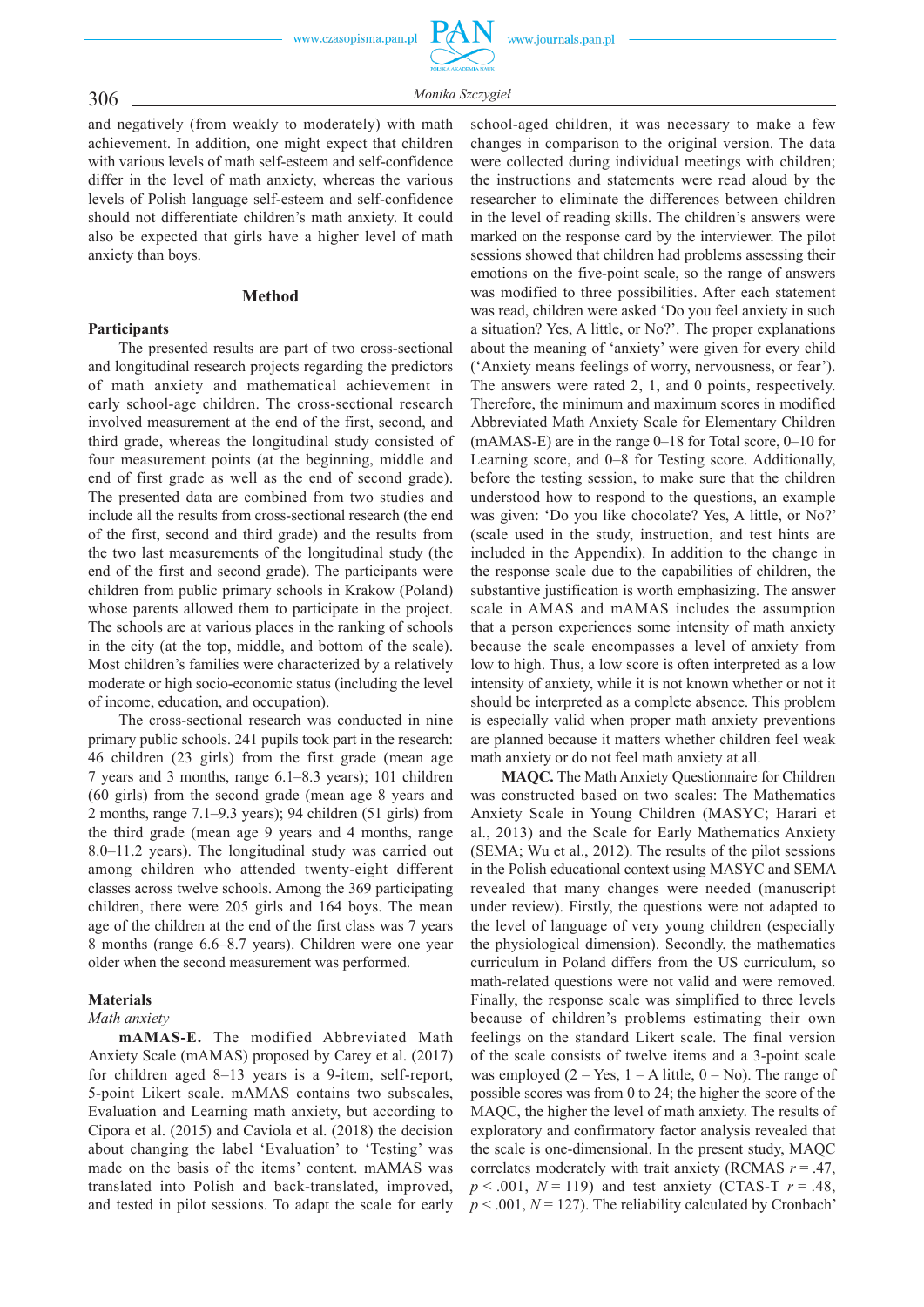alpha was  $\alpha = .77$  ( $N = 368$ ) and the test-retest reliability established in the pilot studies equaled  $r = .56$ ,  $p < .001$ ,  $N = 55$ .

#### *General anxiety*

**RCMAS.** The Revised Children's Manifest Anxiety Scale (Reynolds & Richmond, 1978) is a popular 37-item measurement of general anxiety with a Yes/No answer scale. Originally, the scale consisted of a Lies scale and three subscales: Physiological anxiety (RCMAS-P), Worry/Oversensitivity (RCMAS-W), and Social concerns/ Concentrations (RCMAS-S). The Polish language version of RCMAS was prepared in accordance with the principles of back-translation. In the present study, the reliability of RCMAS was calculated using Cronbach's  $\alpha$  = .88 for Total score,  $\alpha$  = .69 for Physiological anxiety,  $\alpha$  = .69 for Worry, and  $\alpha$  = .75 for Social anxiety ( $N = 57$ ).

**sRCMAS.** General anxiety was also measured by items that were extracted by Stark and Laurent (2001) from the Revised Children's Manifest Anxiety Scale (RCMAS; Reynolds & Richmond, 1978) as uniquely measuring children's anxiety (in comparison with the Children's Depression Inventory; CDI; Kovacs, 1980/1981). The short version of RCMAS (sRCMAS) was translated into Polish, back-translated, improved in the Polish language, and tested in a pilot study. This 7-item questionnaire with a Yes/No answer scale is unidimensional (as was confirmed by exploratory factor analysis). The reliability in the present study is  $\alpha = .70$  ( $N = 203$ ).

#### *Test anxiety*

**CTAS.** One of the scales that measures test anxiety among children is the Children's Test Anxiety Scale (Wren & Benson, 2004). It is designed for children 8–12 years old and consists of 30 items and three subscales: Thoughts (13 items), Off-Task Behaviors (8 items), and Autonomic reactions (9 items). In the present study, the Thoughts subscale (CTAS-T) was used and the rating was given by four response options  $(1 - \text{almost never}, 2 - \text{some of the})$ time, 3 – most of the time, 4 – almost always). The Polish language version was prepared in accordance with the principles of back-translations and has a very satisfactory reliability calculated by Cronbach's  $\alpha$  = .86 ( $N$  = 249).

#### *Math and Polish self-evaluation*

**Math self-esteem (MSE) and Polish self-esteem (PSE).** Children were asked about their math self-esteem in one question: 'Are you good at math? Yes, a little or no?'. In the same way, their Polish self-esteem was assessed: 'Are you good at the Polish language? Yes, a little or no?'. The results were coded as 2, 1, and 0 points, respectively. Children who answered 'Yes' were categorized as high self-esteem subjects, 'A little' as having moderate self-esteem, and 'No' as having low math or Polish self-esteem.

**Math self-confidence (MSC) and Polish self-confidence (PSC).** To distinguish children who assess their chances of completing math problems as low, medium, and high, one question was asked: 'When you do math, do you think that you do it well? Yes, a little or no?'. In a similar manner, self-confidence in Polish language was investigated. Children were asked 'When you learn the Polish language, do you think that you do it well? Yes, a little or no?'. The answers were awarded 2, 1 or 0 points. Children that answered 'Yes', 'A little', and 'No' were classified as having high, moderate, and low math or Polish self-confidence.

#### *Mathematical achievement*

**MATH.** The mathematical achievement of children in the two studies was measured by tasks prepared by a mathematician in accordance with the core curriculum for elementary schools and mathematics education materials recommended by the Ministry of Education in Poland. Because of the different research plans and grades, various mathematical tasks were prepared for each class. The MATH-1, MATH-2, MATH-3 tasks were directed to first- to third-grade children in the cross-sectional research plan, and MATH-I and MATH-II tasks were targeted at first- and second-grade children in the longitudinal study, respectively.

The tests in the cross-sectional and longitudinal study examined the practical application of mathematical knowledge in the following areas: MATH-1 and MATH-I – knowledge of numbers, counting, addition and subtraction, discovering rules, knowledge of money, knowledge of geometric figures, reading a tape measure; MATH-2 and MATH-II – addition and subtraction, multiplication and division, reading a tape measure, spatial orientation, discovering rules, clock reading; MATH-3 – addition and subtraction, multiplication and division, reading a tape measure, discovering rules, clock reading, knowledge of dates and money.

Mathematical tasks were performed by the children themselves. The tasks were presented on an A4 sheet in written form; however, to eliminate differences in the level of reading skills between children, instructions were read aloud by the researcher. Each task consisted of instructions, space for calculations and space for answers. The tasks had no time limit. The number of tasks was selected so that children who needed more time to solve the tasks were able to complete them in less than 40 minutes. The tasks had various levels of difficulty: very easy, easy, moderately difficult, difficult, and very difficult. The maximum points score that could be obtained in each class in the cross-sectional study was 36 and in the longitudinal measurements was 62.

#### **Procedure**

The studies were carried out in public schools after prior approval was given by the head of each school and the children's parents. Ethical permission was obtained from the Scientific Research Ethic Committee of the Institute of Psychology of Jagiellonian University of Krakow. The cross-sectional study was conducted by a researcher in two meetings (first between April–May; second between May–June) in 2017 among children from first, second, and third grade. The data from the longitudinal study is from two meetings with children at the end of the first and second grade and was collected by research assistants between May and June 2018 and May and June 2019.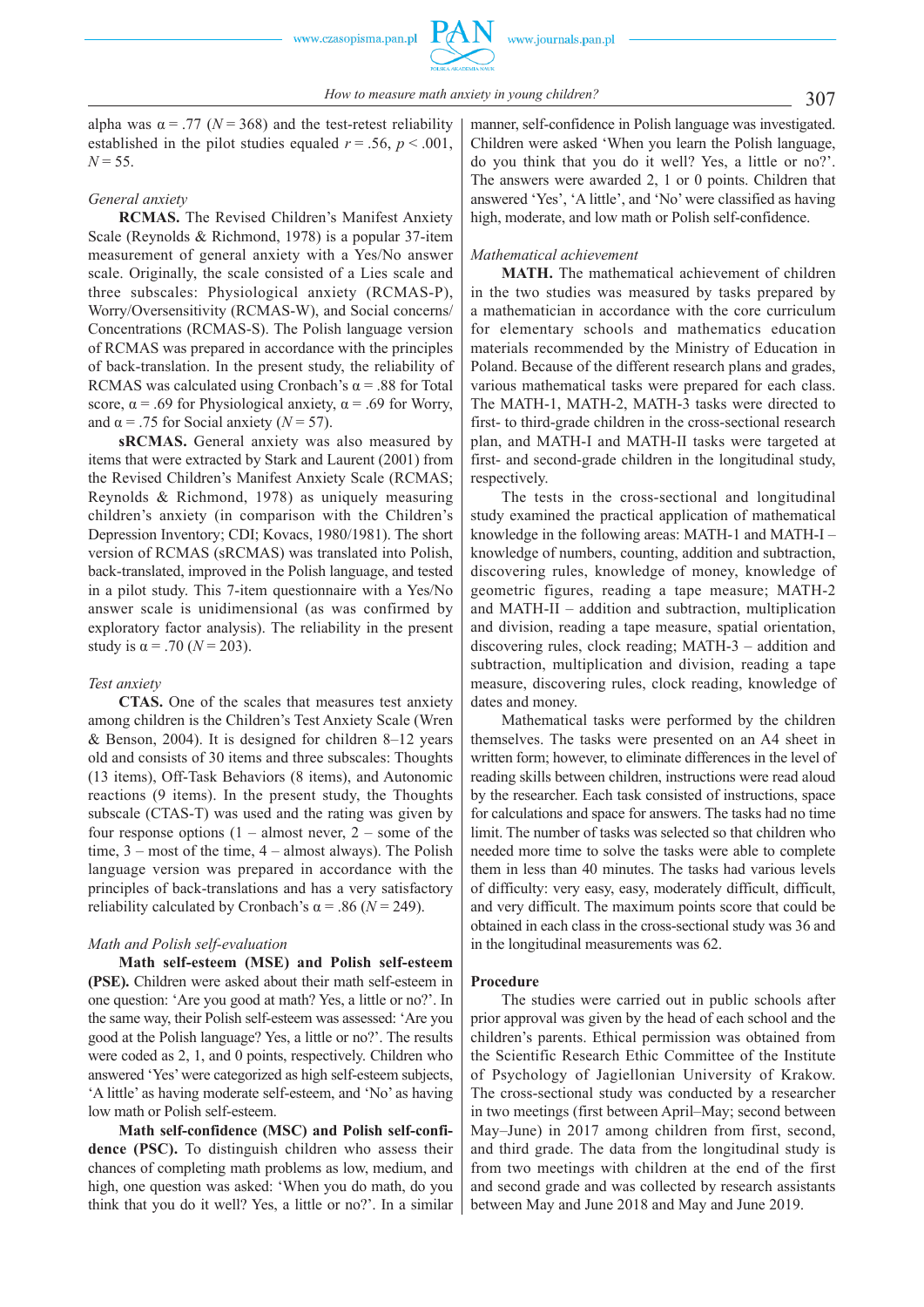www.journals.pan.pl

308 *Monika Szczygie<sup>ł</sup>*

|                |                          | Cross sectional study $N$ |             | Longitudinal study $N$   |                |             |                |             |
|----------------|--------------------------|---------------------------|-------------|--------------------------|----------------|-------------|----------------|-------------|
|                | Order                    | $1st$ grade               | $2nd$ grade | 3rd grade                | Order          | $1st$ grade | Order          | $2nd$ grade |
| mAMAS-E        | $\overline{2}$           | 29                        | 70          | 58                       | 1              | 317         | 5              | 263         |
| <b>MAQC</b>    | $\mathfrak{Z}$           | 46                        | 101         | 94                       |                |             | 7              | 127         |
| <b>RCMAS</b>   | $\overline{4}$           | 15                        | 16          | 26                       |                |             |                |             |
| sRCMAS         |                          |                           |             |                          | 3              | 316         | 9              | 204         |
| CTAS-T         |                          |                           |             |                          |                |             | 8              | 255         |
| <b>MSE</b>     | $\overline{I}$           | 40                        | 94          | 86                       |                |             | 1              | 263         |
| <b>MSC</b>     |                          |                           |             | -                        |                |             | $\mathfrak{2}$ | 263         |
| <b>PSE</b>     |                          |                           |             |                          |                |             | $\overline{3}$ | 263         |
| <b>PSC</b>     |                          |                           |             |                          |                |             | $\overline{4}$ | 263         |
| MATH-1         |                          | 46                        |             |                          |                |             |                |             |
| MATH-2         | 5                        |                           | 101         | -                        |                |             |                |             |
| MATH-3         |                          |                           |             | 93                       |                |             |                |             |
| <b>MATH-I</b>  | $\overline{\phantom{0}}$ | —                         |             | $\overline{\phantom{0}}$ | $\overline{2}$ | 317         |                |             |
| <b>MATH-II</b> |                          |                           |             |                          |                |             | 6              | 263         |

#### **Table 1. The materials used in the studies**

*Note.* Math anxiety – mAMAS-E, MAQC; general anxiety – RCMAS, sRCMAS; test anxiety – CTAS-T; math and Polish self-esteem – MSE, PSE; math and Polish self-confidence – MSC, PSC; math achievement – MATH-1, MATH-2, MATH-3, MATH-I, MATH-II.

In the two studies, individual meetings with children were conducted in a room adapted to the needs of children. The children were asked about their agreement to participate; they also were informed that they could withdraw from the study at any time, could choose not to answer any question they wanted, or should say if something was not clear to them. Instructions for all the tasks were read aloud by the researcher. The children's answers about math, general, and test anxiety and math and Polish self-esteem and confidence were written down by the researcher on the answer card; the mathematical problem solutions were written on the test cards by the children themselves. Each meeting with the children lasted 20 to 45 minutes and was dependent on the individual pace of the children's work. Because children in various studies, measurements, and grades answered different questions and performed varied mathematical tasks, Table 1 presents a list of the materials used and the order in which the measurements were performed.

## **Analysis**

The analysis was prepared in PS IMAGO PRO 5.1. and *R* (*lavaan* and *ggplot* packages; Rosseel, 2012; Wickham, 2016). The data from the two studies were combined to better assess the psychometric properties of mAMAS-E. Firstly, the descriptive statistics and results of the confirmatory factor analysis of mAMAS-E were calculated in the *R* program. Then, the divergent and convergent validity was assessed using correlation analysis (mAMAS-E, MAQC, RCMAS, sRCMAS, CTAS-T, MATH-1, MATH-2, MATH-3, MATH-I, and MATH-II)

and group comparison in mAMAS-E score (gender, MSE, PSE, MSC, PSC). Finally, the reliability of mAMAS-E was calculated using Cronbach's alpha. Validity and reliability tests were conducted in PS IMAGO PRO 5.1.

### **Results**

### **Descriptive statistics and structure of mAMAS-E**

The data from the cross-sectional study and measurement among second-grade students from the longitudinal study were used to test the structure of mAMAS-E. Because the results in mAMAS-E among pupils from the longitudinal study are correlated, the decision to include observation from only one measurement is well-founded.

First of all, the intercorrelations between items were calculated (see Table 2). Most results indicate that the strengths of the relationships between items are weak to moderate.

In the second step, the structure of mAMAS-E was checked. In accordance with the assumptions of the construction of AMAS and mAMAS, a model with two factors was tested (Model 1): Learning (items 1, 3, 6, 7, 9) and Testing (items 2, 4, 5, 8). The assumption of multivariate normality was checked using Mardia's test, which revealed multivariate nonnormality (skewness 2473.19, *p* < .001, kurtosis 37.81, *p* < .001). Therefore, Maximum Likelihood Estimation with Robust (MLR) was applied. The model, similarly to the model described by Carey et al. (2017), did not obtain the required Chi2 value  $(\chi^2_{(26)} = 46.11, p = .01, N = 419)$ , but other indices of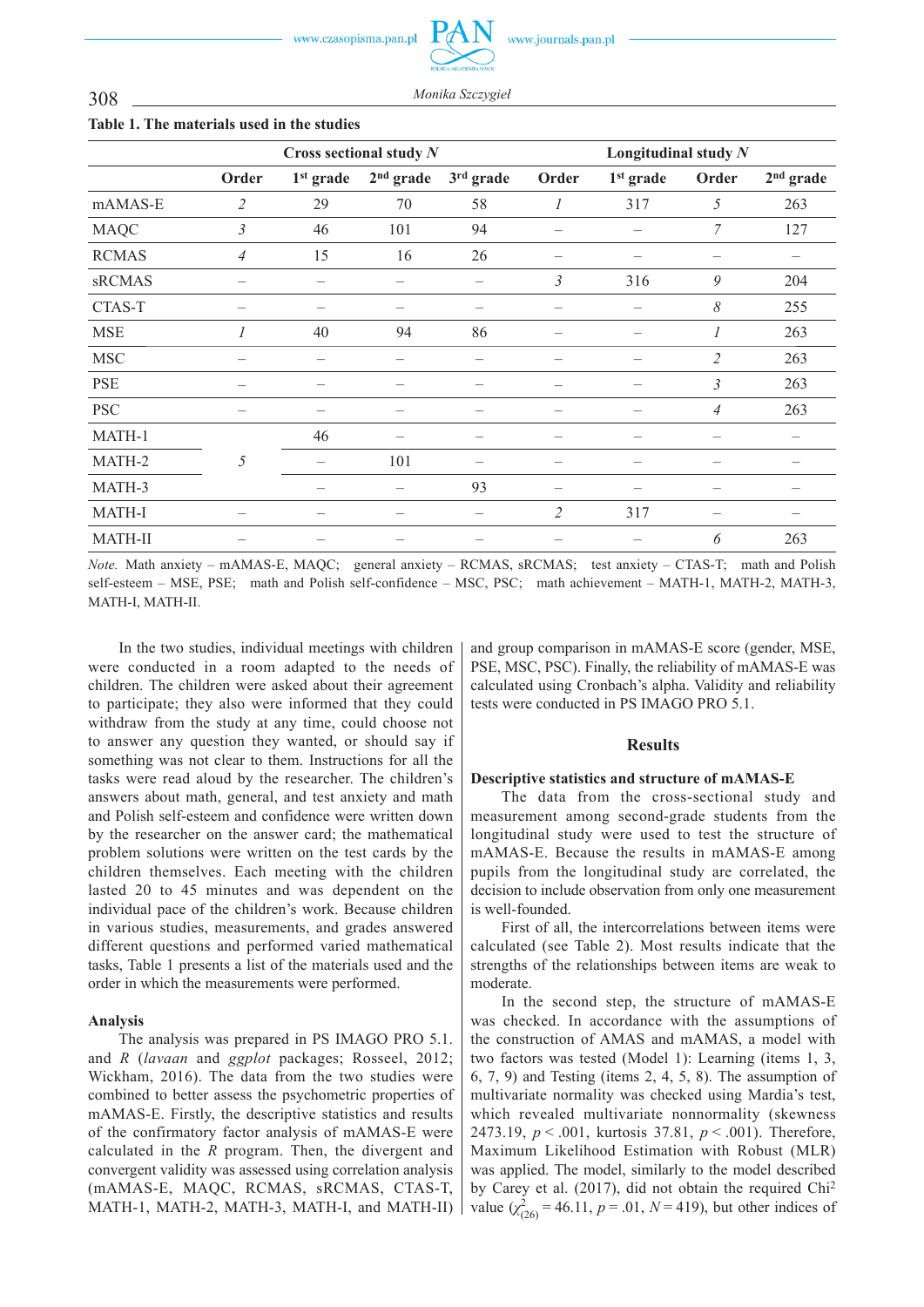309 *How to measure math anxiety in young children?*

| Table 2. Item intercorrelations of mAMAS-E |          |              |         |         |          |         |        |         |
|--------------------------------------------|----------|--------------|---------|---------|----------|---------|--------|---------|
|                                            |          | $\mathbf{2}$ | 3       | 4       | 5        | 6       | 7      | 8       |
| $mAMAS-E1$                                 |          |              |         |         |          |         |        |         |
| $mAMAS-E2$                                 | $31***$  |              |         |         |          |         |        |         |
| mAMAS-E3                                   | $25***$  | $19***$      |         |         |          |         |        |         |
| mAMAS-E4                                   | $35***$  | $50***$      | $25***$ |         |          |         |        |         |
| mAMAS-E 5                                  | $30**$   | $29***$      | $14***$ | $32***$ |          |         |        |         |
| mAMAS-E 6                                  | $.34***$ | $.18***$     | $18***$ | $26***$ | $25***$  |         |        |         |
| mAMAS-E7                                   | $.16**$  | $.15**$      | $14**$  | $20***$ | $14**$   | $38***$ |        |         |
| mAMAS-E 8                                  | $30***$  | $.50***$     | $24***$ | 39***   | $.34***$ | $22***$ | $13**$ |         |
| mAMAS-E9                                   | $22***$  | $24***$      | $24***$ | $26***$ | $18***$  | $29***$ | .02    | $.17**$ |

*Note.*  $N = 419-420$ ; \*\*\*  $p < .001$ ; \*\*  $p < .01$ .

fitting the model to the data were satisfactory:  $CFI = .94$ , TLI = .92 (Hu & Bentler, 1999), robust RMSEA = .06 [*CI* = .029, .084] (Browne & Cudeck, 1993), SRMR = .049 (Kline, 2016). All factor loadings in the two-factor model were significant and their values varied from .36 to .70. The Total result correlates strongly with the Learning subscale  $(r = .82, p < .001; r = .38-.62, p < .001$  for individual items) and the Testing subscale  $(r = .91, p < .001)$ ;  $r = 0.62 - 0.69$ ,  $p < 0.001$  for individual items). The Learning and Testing subscales correlate moderately  $(r = .50, p < .001)$ . The Learning scale correlates  $r = .21$  to .43,  $p < .001$  with individual items; the Testing scale correlates  $r = .35$  to .43, *p* < .001 with individual items (see Table 3).

Better fitting of items to the factors was noted in the Testing compared to the Learning subscale. The sixth statement about listening to another child in the class who was explaining a math problem  $(.36)$ , the third item about watching the teacher solve a math problem (.41) and the ninth statement concerning starting a new topic in math (.42) had especially relatively weak loadings for the Learning subscale. Learning score correlates with Testing score positively and moderately  $(r = .50)$ ,  $p \leq 0.001$ ). Learning and Testing scores are strongly correlated with Total score  $(r = .82, p < .001$  and  $r = .91$ ,  $p \le 0.001$ , respectively,  $N = 420$ ). Correlations between items, the whole scale and the two subscales confirm the consistency of mAMAS-E. In summary, the two-factor structure of mAMAS-E among children from first to third grades was validated; however, the properties of the scale structure are slightly worse than those reported by Carey et al. (2017).

To ensure that the two-factor model (M1) proposed by many authors is a better solution than the one-factor model (M2) and the split-halves two-factor model (M3), the additional analyses were conducted in similar way to Vahendi & Farrokhi (2011). First, M1 and M2 were compared by one-way analysis of variance (ANOVA). The results indicate that the two-factor model (M1) fits the data significantly better than a model with a single latent factor (M2) for math anxiety  $(\chi^2_{(1)} = 9.21, p = .002)$ . While M1 and M3 are nested models and ANOVA can be used to compare two non-nested models, the confirmatory factor analysis was performed for M3. It enables comparison of the properties of fitting models to the data between M1 and M3. The model with two split-halves

**Table 3. Descriptive statistics, item-scale correlations and CFA of mAMAS-E** 

|          |                | Subscale Items Mean (SD) Skewness Kurtosis |      |         | <b>Correlations item-scale</b> |                     |                           | $CFA$ results $(\beta)$     |                |
|----------|----------------|--------------------------------------------|------|---------|--------------------------------|---------------------|---------------------------|-----------------------------|----------------|
|          |                |                                            |      |         | mAMAS-E<br><b>Total</b>        | mAMAS-E<br>Learning | mAMAS-E<br><b>Testing</b> | mAMAS-E mAMAS-E<br>Learning | <b>Testing</b> |
| Learning |                | .32(.63)                                   | 1.76 | 1.78    | $.62***$                       | $70***$             | $43***$                   | .60                         |                |
|          | 3              | .14(.43)                                   | 3.29 | 10.18   | $45***$                        | 55***               | $27***$                   | .41                         |                |
|          | 6              | .21(.53)                                   | 2.50 | 5.08    | 56***                          | $72***$             | $31***$                   | .57                         |                |
|          |                | .13(.42)                                   | 3.34 | 10.62   | $38***$                        | $50***$             | $21***$                   | .36                         |                |
|          | 9              | .24(.53)                                   | 2.18 | 3.76    | $48***$                        | 59***               | $28***$                   | .42                         |                |
| Testing  | 2              | .50(.70)                                   | 1.05 | $-.25$  | 68***                          | $35***$             | $77***$                   |                             | .70            |
|          | $\overline{4}$ | .50(.67)                                   | .99  | $-.21$  | $69***$                        | $43***$             | $73***$                   |                             | .68            |
|          | 5              | .68(.78)                                   | .63  | $-1.10$ | $62***$                        | $34***$             | $.68***$                  |                             | .49            |
|          | 8              | .56(.75)                                   | .93  | $-.63$  | $.68***$                       | $35***$             | $76***$                   |                             | .65            |

*Note.*  $N = 420$ ; \*\*\*  $p < .001$ . In the table are presented the results of Model 1.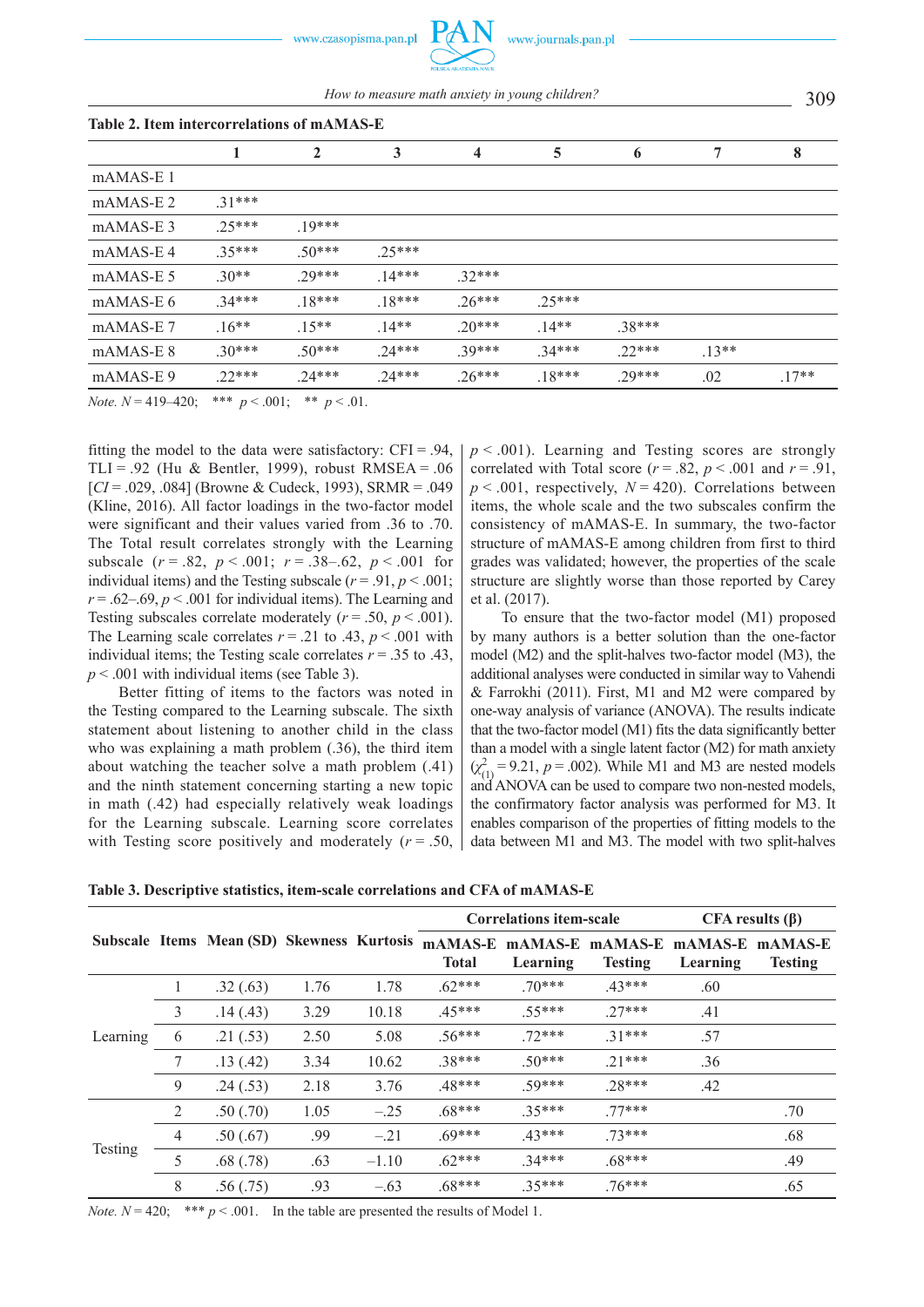

www.journals.pan.pl

items was specified in the following way: Factor 1 – items 1, 2, 3, 4, 5; Factor 2 – items 6, 7, 8, 9. The results indicate that M3 is not very well fitted to the data, and the value of Chi<sup>2</sup> ( $\chi^2_{(26)}$  = 63.15, *p* < .001, *N* = 419) is greater than for M1. Other indices of fitting the model to the data also were worse than the analogical indices for M1 (M3: CFI = .89, TLI = .85, robust RMSEA = .08 [*CI* = .055, .104], SRMR = .059). All factor loadings in M3 were significant and their value varied from .29 to .66, which means that factor loadings in M1 were a little better. Therefore, it may be concluded that the two-factor structure of mAMAS-E proposed by many authors is better than the one-factor model and the two-factor model when the items are divided into two halves.

Finally, the descriptive statistics for mAMAS-E (M1) are presented. The mean level of math anxiety  $(N = 420)$  for Total score is  $3.28$  (*SD* =  $3.23$ ; range 0–15), for Learning score it is  $1.04$  (*SD* = 1.58; range 0–8), and for Testing score it is  $2.24$  ( $SD = 2.14$ ; range 0–8). The Shapiro-Wilk tests showed a significant deviation from normality in Total ( $W = .88$ ,  $p < .001$ ), Learning ( $W = .70$ ,  $p < .001$ ), and Testing ( $W = .88$ ,  $p < .001$ ) scales. Skewness was 1.07, 1.86, and .78; kurtosis was .60, 3.20, and –.30 for Total, Learning and Testing scales, respectively.

The results indicate that most early-school-age children are not math-anxious or feel weak math anxiety. Figure 1 additionally presents the distribution of Learning, Testing, and Total scores of mAMAS-E, which confirmed that both subscales and Total score are characterized by right-skewed distribution.

Based on the descriptive statistics for all items that are presented in Table 3, it should be noted that the mean level of intensity of the testing items in comparison to learning items is stronger. The comparison between Learning





and Testing subscales  $(t_{(419)} = 12.90, p < .001, N = 420)$ indicates that children feel stronger math anxiety when they are tested in math  $(M = 2.24, SD = 2.14)$  in comparison to learning math ( $M = 1.04$ ,  $SD = 1.56$ ).

#### **Validity of mAMAS-E**

The convergent and divergent validity of mAMAS-E was checked by a series of correlation analyses (see Table 4) and group comparisons (see Table 5). Firstly, the relationship between mAMAS-E and other measures of math anxiety was tested (see Table 4).

According to expectations, the MAQC result positively and strongly correlated with mAMAS-E Total, Learning, and Testing. Subsequently, the relationships

|                             |                | N   | Mean $(SD)$   | mAMAS-E<br><b>Total</b> | mAMAS-E<br>Learning | mAMAS-E<br><b>Testing</b> |
|-----------------------------|----------------|-----|---------------|-------------------------|---------------------|---------------------------|
| Math anxiety                | <b>MAQC</b>    | 284 | .39(.34)      | $.66***$                | 59***               | $.56***$                  |
|                             | <b>RCMAS</b>   | 44  | .36(.23)      | $.44**$                 | .28; $p = .07$      | $.45*$                    |
|                             | RCMAS-P        | 44  | .37(.24)      | .21                     | .15                 | .19                       |
| General anxiety             | <b>RCMAS-W</b> | 44  | $.36$ $(.26)$ | $.55***$                | $.36*$              | $.54***$                  |
|                             | RCMAS-S        | 44  | .33(30)       | $.35*$                  | .18                 | $.40*$                    |
|                             | sRCMAS         | 204 | .74(.50)      | $41***$                 | $33***$             | $.37***$                  |
| Test anxiety                | CTAS-T         | 255 | 1.99(0.63)    | $.54***$                | $43***$             | $.51***$                  |
|                             | MATH-1         | 29  | 27.75 (4.98)  | .06                     | .14                 | $-.12$                    |
|                             | MATH-2         | 70  | 25.66 (6.55)  | $-42***$                | $-29*$              | $-.39*$                   |
| Mathematical<br>achievement | MATH-3         | 58  | 25.13(8.14)   | $-.39*$                 | $-.32*$             | $-.35*$                   |
|                             | <b>MATH-I</b>  | 317 | 40.47 (17.91) | $-.09$                  | $-.02$              | $-.12*$                   |
|                             | <b>MATH-II</b> | 263 | 30.29 (21.00) | $-.30***$               | $-27***$            | $-25***$                  |

**Table 4. Convergent and discriminant correlations of mAMAS-E**

*Note. \* p* < .05; *\*\* p* < .01; \*\*\* *p* < .001.

Math anxiety – MAQC; general anxiety – RCMAS, RCMAS-P, RCMAS-W, RCMAS-S, sRCMAS; test anxiety – CTAS-T; Math achievement – MATH-1, MATH-2, MATH-3, MATH-I, MATH-II.

The data of sRCMAS was used in the analysis of second-grade children.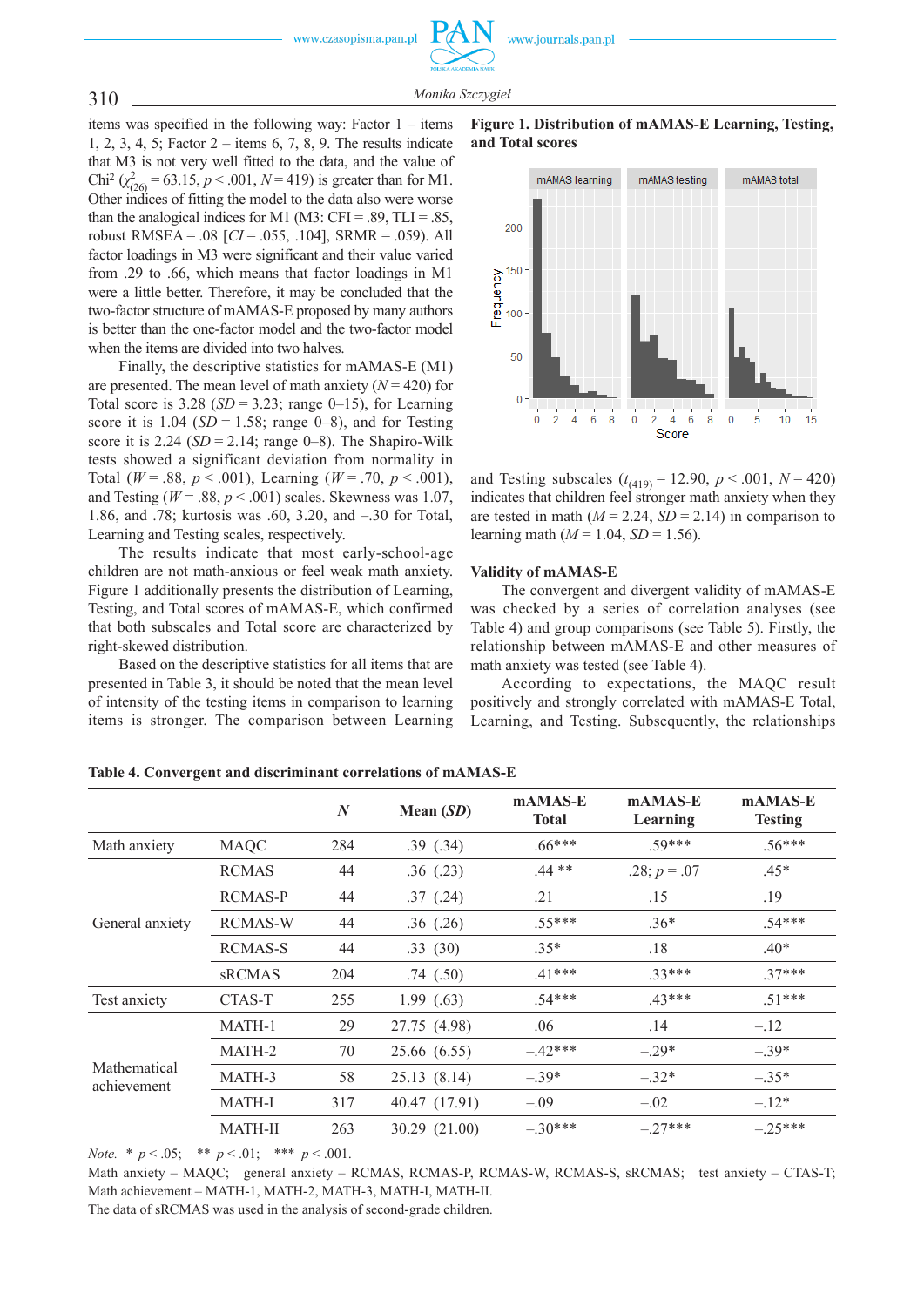

*How to measure math anxiety in young children?* 311

between mAMAS-E and general and test anxiety were examined. The correlations between RCMAS score and mAMAS-E Total and Testing were positive and moderate. In the case of RCMAS and mAMAS-E Learning, a weaker relationship was observed that was on the border of statistical significance. Analyses of the RCMAS subscales indicate that math anxiety is positively and moderately related to Worry, Social anxiety is positively and moderately related to mAMAS-E Total and Testing, and there is no relationship between Physiological anxiety and math anxiety. The relationship between general and math anxiety in a larger group of children shows that sRCMAS is positively and moderately related to the scores of mAMAS-E. The obtained results confirm that mAMAS-E measures a specific kind of anxiety and should not be considered a measure of general or test anxiety. Additionally, more evidence indicating this has been gathered.

In the next step of the analysis, the relationships between math anxiety and mathematical achievement were tested. Mathematical achievement among secondand third-grade children is negatively and moderately related to math anxiety. Among first grade children, a lack of such a relationship was generally observed. MATH-1 score was not correlated with math anxiety and MATH-I score was not related to mAMAS-E Total and Learning; however, MATH-I was negatively and weakly related with mAMAS-E Testing.

The series of independent samples *t* Tests was then conducted and effect size was calculated (see Table 5).

Firstly, gender differences were checked. The results indicate that girls in comparison to boys have a higher level of math anxiety in the Total and Testing scores, but not in the Learning score. The size of effects calculated by Cohen's *d* indicates that the differences are moderate.

In the next step of the analysis, the number of children in the groups of high, moderate, and low MSE, PSE, MSC, and PSC was checked. It turned out that only a few children assessed their own math and Polish self-efficacy and self-confidence as low. Moreover, the number of children that had high self-efficacy and self-confidence in math and the Polish language was definitely higher than those who were characterized by a moderate level. For these reasons, a comparative analyses was performed after selecting at random the appropriate number of children from the whole group using the Random Number Generator (Furey, 2019). In this way, 'High' and 'Moderate' groups were created.

The results indicate that children with high math self-esteem have lower math anxiety than their counterparts with a medium level of math anxiety in Total, Learning, and Testing score. The differences in mean results are large. Similar results were observed when comparing children with high and medium math self-confidence. In the Testing subscales, the result is on the border of statistical significance, but the compared groups are small. When analyzing the effect size, it should be pointed out that the differences between Total, Learning, and Testing scores are large. Children with moderate and high Polish language self-esteem and self-confidence do not differ in the level of math anxiety. These results are in accordance with the

|            | $\boldsymbol{N}$    | mAMAS-E Total                                | mAMAS-E Learning                           | <b>mAMAS-E Testing</b>                                                                   |  |  |
|------------|---------------------|----------------------------------------------|--------------------------------------------|------------------------------------------------------------------------------------------|--|--|
|            |                     | Mean $(SD)$                                  | Mean $(SD)$                                | Mean $(SD)$                                                                              |  |  |
|            | Girls = $213$       | .42(.37)                                     | .23(.34)                                   | .66(.56)                                                                                 |  |  |
|            | Gender Boys = $207$ | .31(.34)                                     | .18(.29)                                   | .46(.49)                                                                                 |  |  |
|            |                     | $t_{(418)} = -3.26$ ; $p < .001$ ; $d = .31$ |                                            | $t_{(418)} = -1.51$ ; $p = .13$ ; $d = .16$ $t_{(418)} = -3.82$ ; $p < .001$ ; $d = .38$ |  |  |
|            | $M = 98$            | 5.08(3.42)                                   | 1.69(1.80)                                 | 3.39(2.21)                                                                               |  |  |
| <b>MSE</b> | $H = 98$            | 2.82(3.11)                                   | .93(1.52)                                  | 1.89(2.03)                                                                               |  |  |
|            |                     | $t_{(194)} = 4.85$ ; $p < .001$ ; $d = .69$  | $t_{(194)} = 3.22$ ; $p < .01$ ; $d = .46$ | $t_{(194)} = 4.95$ ; $p < .001$ ; $d = .71$                                              |  |  |
| <b>PSE</b> | $M = 87$            | 3.67(3.18)                                   | 1.11(1.58)                                 | 2.55(2.16)                                                                               |  |  |
|            | $H = 87$            | 3.83(3.52)                                   | 1.33(1.74)                                 | 2.49(2.20)                                                                               |  |  |
|            |                     | $t_{(172)} = -.32$ ; $p = .75$ ; $d = -.05$  | $t_{(172)} = -.87; p = .39; d = -.13$      | $t_{(172)} = .17; p = .86; d = .03$                                                      |  |  |
|            | $M = 32$            | 5.91 (3.26)                                  | 2.44(2.23)                                 | 3.47(1.69)                                                                               |  |  |
| <b>MSC</b> | $H = 32$            | 3.76(3.77)                                   | 1.24(1.89)                                 | 2.52(2.41)                                                                               |  |  |
|            |                     | $t_{(63)} = 2.46$ ; $p < .05$ ; $d = .61$    | $t_{(63)} = 2.34$ ; $p < .05$ ; $d = .58$  | $t_{(63)} = 1.84$ ; $p = .07$ ; $d = .46$                                                |  |  |
| <b>PSC</b> | $M = 37$            | 3.62(2.86)                                   | 1.30(1.58)                                 | 2.32(1.78)                                                                               |  |  |
|            | $H = 37$            | 3.49(3.80)                                   | 1.16(1.69)                                 | 2.32(2.48)                                                                               |  |  |
|            |                     | $t_{(72)} = .17; p = .86; d = .04$           | $t_{(72)} = .36$ ; $p = .72$ ; $d = .09$   | $t_{(72)} = .00; p = 1.00; d = 0$                                                        |  |  |

**Table 5. Convergent and discriminant comparison of mAMAS-E in groups** 

*Note.* MSE – math self-esteem; PSE – Polish self-esteem; MSC – math self-confidence; PSC – Polish self-confidence; M – 'medium' level group; H –'high' level group; *t* – independent sample *t* Test; *d –* Cohen's *d*.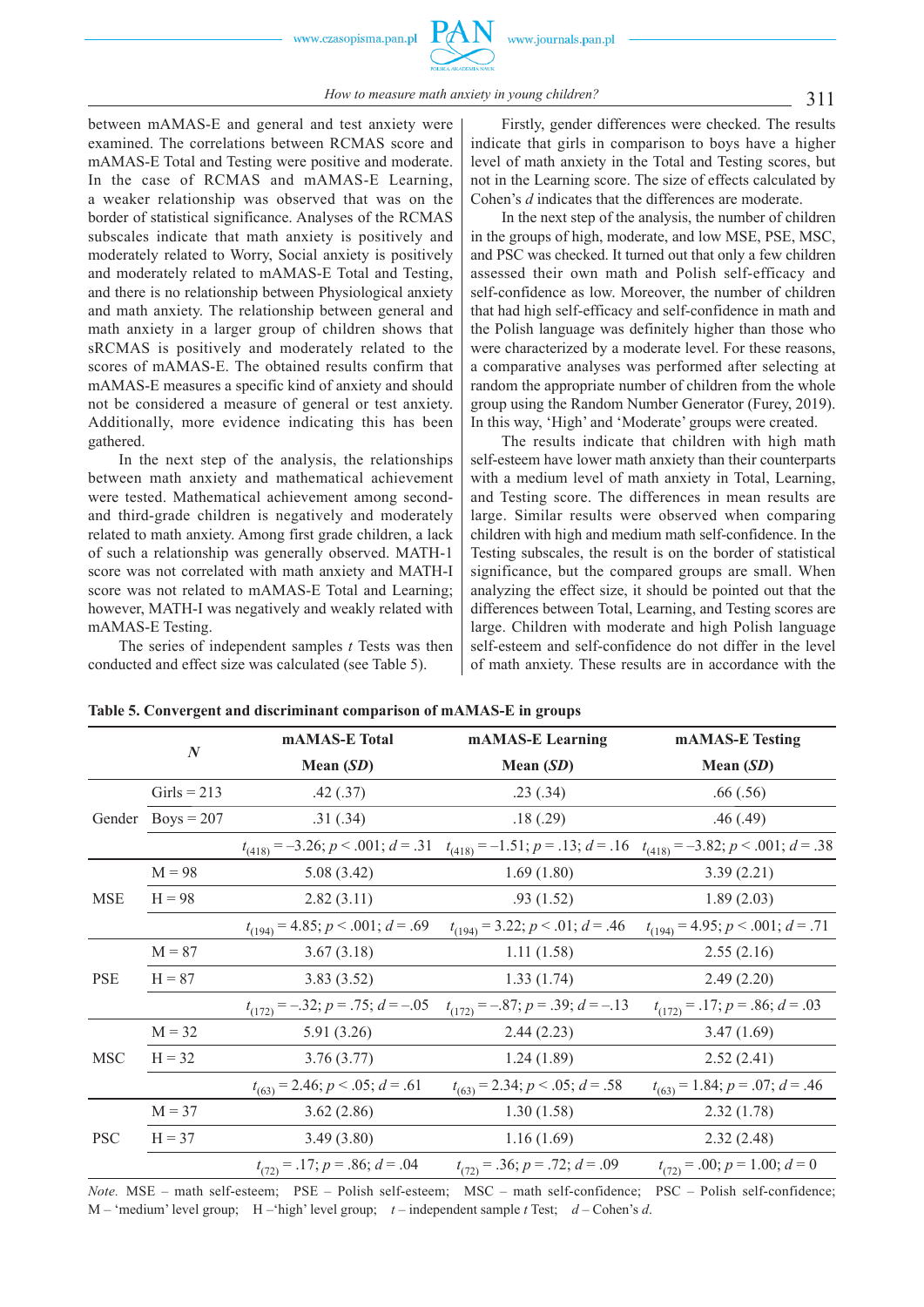

## 312 *Monika Szczygie<sup>ł</sup>*

expectations and confirm the convergent and divergent validity of mAMAS-E.

### **Reliability of mAMAS-E**

The internal consistency of mAMAS-E (whole scale and two subscales) was checked by Cronbach's  $\alpha$ coefficient. The internal consistency for the Total score was  $\alpha = .75$  ( $N = 419$ ), for Learning score  $\alpha = .59$  ( $N = 419$ ), and for Testing score  $\alpha$  = .71 ( $N$  = 420). The reliability for Total and Testing score is satisfactory, but the reliability of the Learning subscale is insufficient.

#### **Discussion**

#### **Structure, distribution, and reliability of mAMAS-E**

AMAS (Hopko et al., 2003) is one of the most valid and reliable assessments of math anxiety among various groups of people. The modified version, mAMAS, was adapted to assess math anxiety in children in fourth grade of primary school and seventh and eighth grade of secondary school (Carey et al., 2017). The study was conducted to check whether mAMAS-E may be used among even younger children from the first to third grade of elementary school. Despite the changes made to mAMAS, the study validated the solution with two factors (Testing and Learning) and undermined the validity of a one-factor or two-factor solution in a different configuration (split in half). This implies that anxiety related to testing and learning mathematics situations is universal throughout an individual's lifespan. However, some deficiencies of mAMAS-E were also observed.

Relatively low correlations were observed between items. This indicates that the scale is not as consistent as was expected and the items describe various not very related math situations. Low factor loadings and the rather low reliability of the Learning scale were especially noted. The reliability of mAMAS-E for Total and Testing score are satisfactory, but for the Learning subscale it is generally low. This is surprising because in most studies in which AMAS and mAMAS were used the reliability of the whole scale and its subscales was sufficient. This low reliability may be explained by the small number of questions and the homogeneity of the group of children that was characterized by a low level or lack of math anxiety in learning situations. The fact that the response scale had only three points may also have influenced the results. It may be concluded that there is a problem that is difficult to solve concerning the compromise between statistical correctness and the ecological relevance of a study of early school-age children, as was also observed in other studies (Carey et al., 2017; Ganley & McGraw, 2016).

Considering other scale properties, mAMAS-E may be recommended as a math anxiety screener scale. Such a diagnosis at an early stage of education is justified because math anxiety develops over time and in early school age is already associated negatively with mathematics achievement (Ramirez et al., 2013; Vukovic et al., 2013; Wu et al., 2012). Most children have a low level of math anxiety, but there are also children with moderate and strong math anxiety, especially with regard to testing in math. Similarly to other research (Carey et al., 2017; Cipora et al., 2015), the comparison between Testing and Learning scores indicates that learning of mathematics is less anxiety inducing than testing of it. The pattern of distribution of all mAMAS-E scores is right-skewness, which may be characteristic of children starting math education. The math anxiety characteristic among older children and early adolescents (Carey et al., 2017) indicates a similar pattern of results in Learning score and is definitely platykurtic in Evaluation and Total score. The results among adults indicate right-skewness in Learning, whereas Testing and Total scores are close to normal distribution (Cipora et al., 2015). Differences in variable distributions are probably a result of the age of the subjects. Children starting school experience a lack of or weak math anxiety, while some older children and adults who have more experience with mathematics experience a stronger level of this anxiety. The results indicate that math anxiety develops over time, which suggests that anxiety related to test situations increases in the population more than anxiety accompanying learning math. However, the answer to the question of how math anxiety develops may be provided only when the same research tool is used in various stages of education (Carey et al., 2017).

#### **The convergent and discriminant validity of mAMAS-E**

Despite some doubts concerning the internal consistency of the scale, mAMAS-E is characterized by very satisfactory theoretical validity. In accordance with expectations, the scores of mAMAS-E were positively related to the MAQC result and these relationships were stronger than the correlations between mAMAS-E and general and test anxiety. This indicates that mAMAS-E measures a specific kind of anxiety and cannot be reduced to general or test anxiety as early as in early school age. The significance and strength of the relationship between mAMAS-E and RCMAS is dependent on the subscales of the scales, but the results are quite consistent and explainable. The relationship between Learning and general anxiety is on the border of statistical significance, but it should be pointed out that unlike the other statistics, this one was obtained from a relatively small group of children. The lack of a relationship between the social aspect of general anxiety and Learning may be explained by the lack of pressure regarding results in a math learning situation. Children that understand math and feel comfortable in math class may not experience negative effects in response to their peers' reactions. The lack of relationships between mAMAS-E scores and the physiological aspect of anxiety may be explained by the low level of math anxiety among children. If children do not experience high math anxiety, they also do not observe typical symptoms of stress like stomach squeeze, heart palpitation, sweaty hands, etc. Moreover, the lack of a relationship between the physiological and the questionnaire surveys has been observed in other studies (see Avancini & Szűcs, 2019). In line with expectations, a positive and moderate correlation was observed between worry and math anxiety. Math-anxious children may worry about their learning outcomes; conversely, children that are generally worried may feel more stress when faced with mathematical problems. The undisputed importance of a common field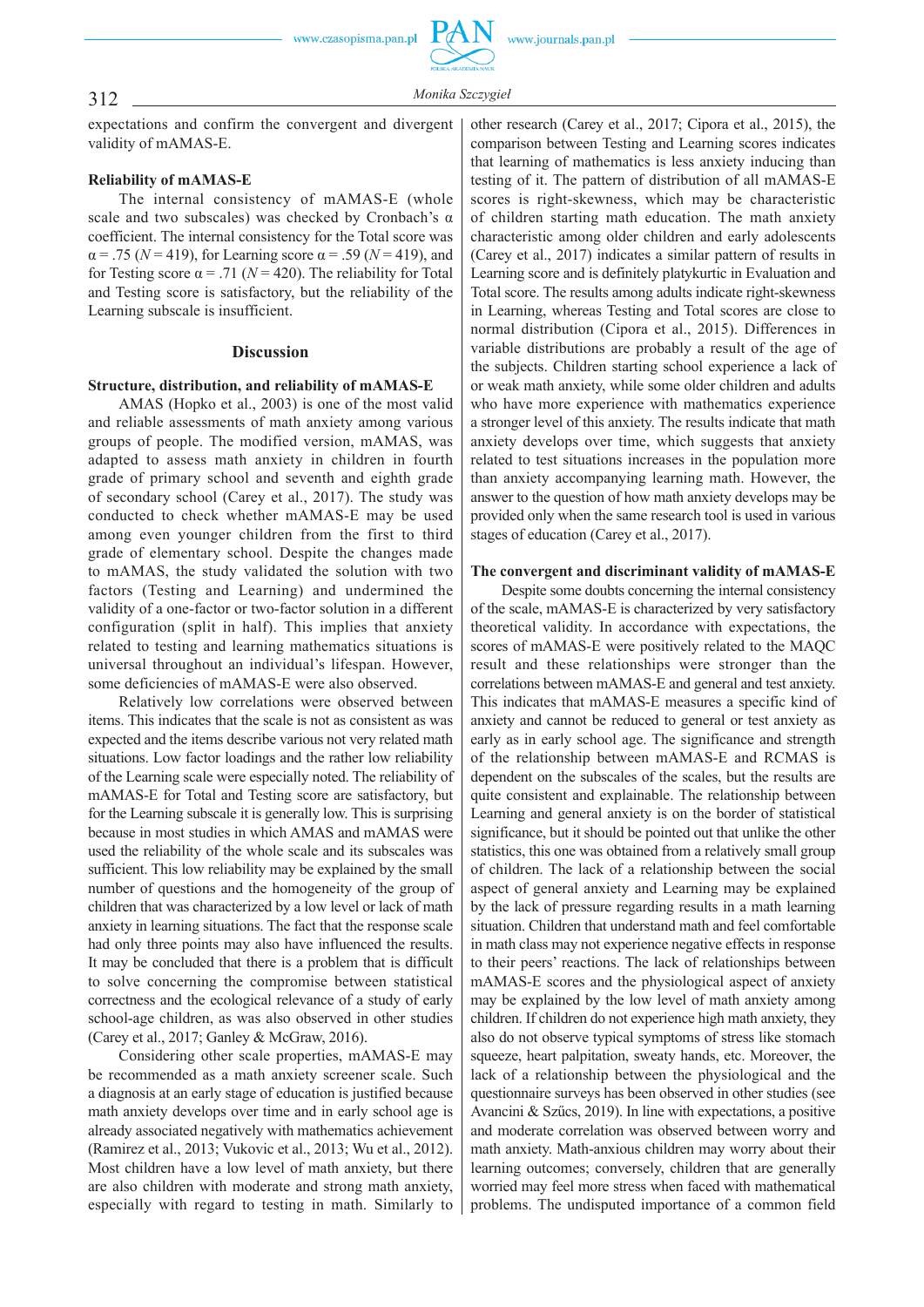between general anxiety, test anxiety, and math anxiety was confirmed when the tests were carried out among a larger group of children. The Testing score is moderately related with testing and general anxiety, which is also consistent with the observations of other researchers among children (Carey et al., 2017) and older learners (Devine et al., 2012; Kazelskis et al., 2000). It is not surprising that people who feel anxiety in general testing situations are also more anxious when

facing mathematics situations. The validity of mAMAS-E was also acknowledged through its relationship with mathematics achievement. Although the associations between math anxiety and math achievement among young children are not obvious (Krinzinger et al., 2009; Ramirez et al., 2013; Vukovic et al., 2013; Wu et al., 2012), it is expected that there should be negative and low or moderate correlations between these variables. Indeed, such relationships were observed among second- and third-grade children, while the lack of such a dependence was mostly revealed in first-grade children. It is reasonable that the effects of math anxiety on mathematical achievement may be revealed only after some time of math education. First-grade children are rarely tested in math in comparison with older children, but a low and negative relationship between math outcomes and math anxiety was observed among a large group of pupils in Testing score. An alternative explanation for the difference in correlations between first-, second- and third grade children relates the types of mathematical tasks that were used in this study, which differ in content and the level of difficulty and therefore may affect the obtained results.

Moderate gender differences were noted in mAMAS-E Total and Testing but not in learning situations. Girls were more anxious than boys, which is in line with many previous studies (Griggs et al., 2013; Hill et al., 2016; Schleepen & Mier, 2016) and may be explained by the fact that girls more than boys are exposed to the gender math stereotype from early years of math education (Belilock, Gunderson, Ramirez, & Levine, 2010; Cheryan, Matser, & Meltzoff, 2015). An alternative explanation of the gender difference in the level of math anxiety might be that girls can feel more comfortable when talking about their emotions than boys (Ashcraft, 2002). Children in general had high self-esteem and self-confidence, which is very optimistic but it is a challenge for teachers to uphold this belief. This is especially important because the findings indicate that children with medium and high self-esteem and self-confidence in mathematics are differentiated in the level of math anxiety but do not differ in the intensity of math anxiety when the Polish language self-assessment was taken into consideration. This is another piece of evidence that mAMAS-E is a specific measure of math anxiety, not school subject anxiety, but also such results indicate the importance of more general factors in explaining the sources of math anxiety such as self-awareness of one's own skills and capabilities. The study of Seema & Kumar (2017) confirmed this hypothesis by demonstrating that children with a higher level of self-esteem tend to have better math self-proficiency, motivation, and understanding of math, which in turn may be related to low math anxiety.

#### **Conclusion**

The findings of the validation study indicate that the usefulness of mAMAS may be expanded to children in early school age. mAMAS-E is characterized by sensible convergent and divergent validity and acceptable reliability, therefore its application in future studies may be recommended. Early diagnosis of math anxiety can allow the timely detection of children with a high level of this anxiety in order to take the appropriate action to prevent its development. In combination with mAMAS-E as a complementary measure, existing measurements such as AMAS and mAMAS can also be used to track changes in math anxiety and to better understand its nature and determinants throughout an individual's life.

#### **References**

- Ashcraft, M. H. (2002). Math Anxiety: Personal, Educational, and Cognitive Consequences. *Current Directions in Psychological Science*, *11*, 181–185. doi: 10.1111/1467-8721.00196
- Ashcraft, M. H., & Ridley, K. S. (2005). Math anxiety and its cognitive consequences: a tutorial review. In J. I . D. Campbell (Ed.), *Handbook of Mathematical Cognition* (pp. 315–327). New York, NY: Psychology Press.
- Avancini, C., & Szűcs, D. (2019). Psychophysiological correlates of mathematics anxiety. In I. C. Mammarella, S. Caviola, & A. Dokwer (Eds.), *Mathematics anxiety. What is known and what is still to be understood* (pp. 42–61). New York, NY: Routledge.
- Browne, M. W., & Cudeck, R. (1993). Alternative ways of assessing model fit. In K. A. Bollen & J. S. Long (Eds.), *Testing structural equation models* (pp. 136–162). Newbury Park, California: Sage.
- Bursal, M., & Paznokas, L. (2006). Mathematics anxiety and preservice elementary teachers' confidence to teach mathematics and science. *School Science and Mathematics*, *104*(6), 173–180.
- Carey, E., Hill, F., Devine, A., & Szűcs, D. (2017). The modified Abbreviated Math Anxiety Scale: A valid and reliable instrument for use with children. *Frontiers in Psychology*, *8*(11). doi: 10.3389/fpsyg.2017.00011
- Cargnelutti, E., Tomasetto, C., & Passolunghi, M. C. (2017). How is anxiety related to math performance in young students? A longitudinal study of grade 2 to grade 3 children. *Cognition and Emotion*. doi: 10.1080/02699931.2016.1147421
- Caviola, S., Primi, C., Chiesi, F., & Mammarella, I. C. (2017). Psychometric properties of the Abbreviated Math Anxiety Scale (AMAS) in Italian primary school children. *Learning and Individual Differences*, *55*, 174–182. doi: 10.1016/j.lindif.2017.03.006
- Cheryan, S., Master, A., & Meltzoff, A. N. (2015). Cultural stereotypes as gatekeepers: increasing girls' interest in computer science and engineering by diversifying stereotypes. *Frontiers in Psychology*, doi: 10.3389/fpsyg.2015.00049
- Cipora, K., Artemenko, Ch., & Nuerk, H.-C. (2019). Different ways to measure math anxiety. In I. C. Mammarella, S. Caviola, & A. Dokwer (Eds.), *Mathematics anxiety. What is known and what is still to be understood* (pp. 20–41). New York, NY: Routledge.
- Cipora, K., Szczygieł, M., Willmes, K., & Nuerk, H. C. (2015). Math anxiety assessment with the Abbreviated Math Anxiety Scale: Applicability and usefulness: Insights from the Polish adaptation. *Frontiers in Psychology.* doi: 10.3389/fpsyg.2015.01833
- Devine, A., Fawcett, K., Szűcs, D. , & Dowker, A. (2012). Gender differences in mathematics anxiety and the relation to mathematics performance while controlling for test anxiety. *Behavioral and Brain Functions*, *8*(33), 2–9.
- Dowker, A. (2019). Mathematics anxiety and performance. In I. C. Mammarella, S. Caviola, & A. Dokwer (Eds.), *Mathematics anxiety. What is known and what is still to be understood* (pp. 62–76). New York, NY: Routledge.
- Dowker, A., Sarkar, A., & Looi, C. Y. (2016). Mathematics anxiety: What have we learned in 60 years? *Frontiers in Psychology*, *7*(508). doi: 10.3389/fpsyg.2016.00508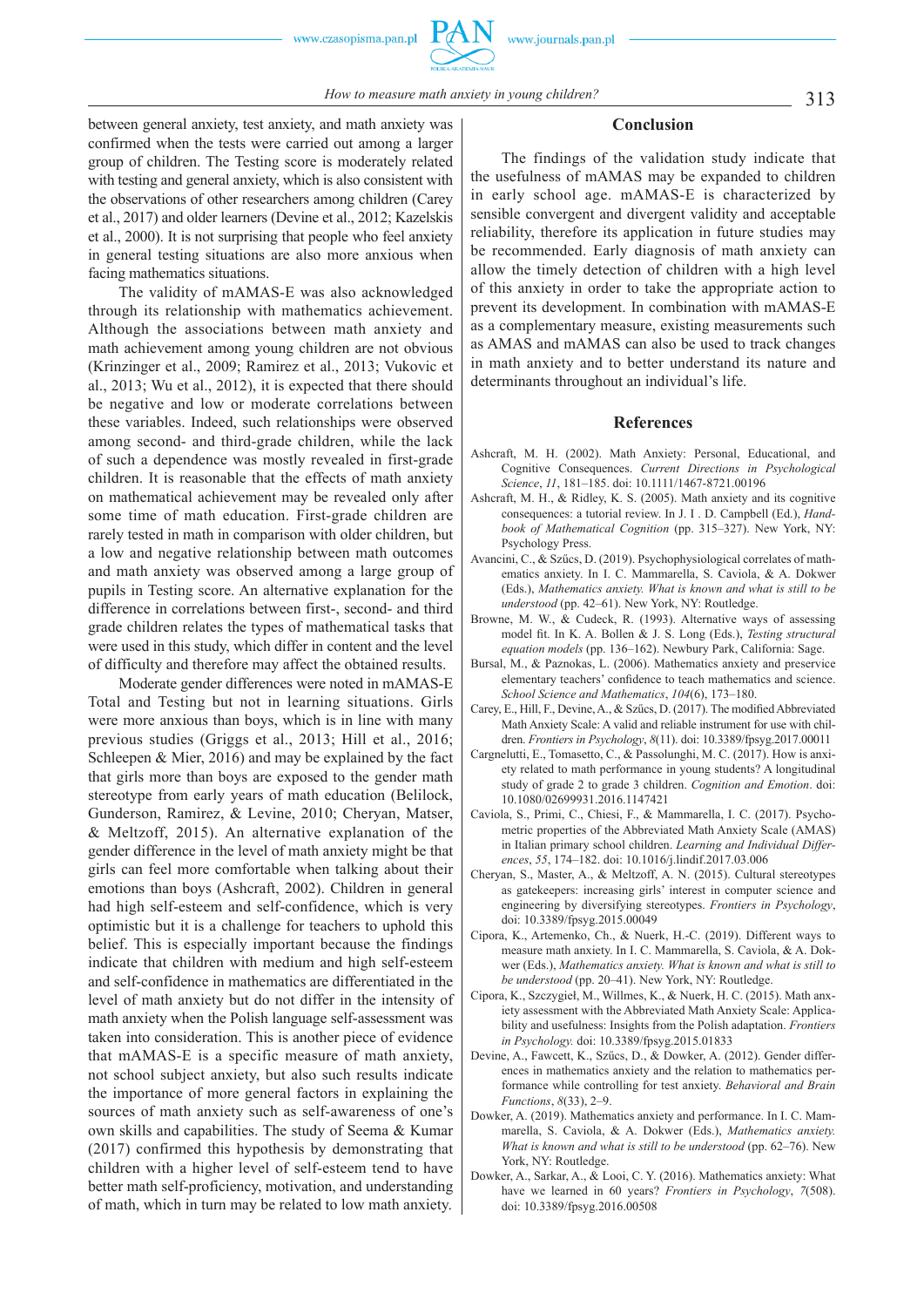## 314 *Monika Szczygie<sup>ł</sup>*

- Eden, C., Heine, A., & Jacobs, A. M. (2013). Mathematics anxiety and its development in the course of formal schooling – a review. *Psychology*, *4*(6A2), 27–35.
- Furey, E. (2019). Random Number Generator. CalculatorSoup, https:// www.calculatorsoup.com Online Calculator
- Ganley, C. M., & McGraw, A. L. (2016). The development and validation of a Revised Version of the Math Anxiety Scale for Young Children. *Frontiers in Psychology*, *7*(1181). doi: 10.3389/fpsyg.2016.01181
- Gierl, M. J., & Bisanz, J. (1995). Anxieties and attitudes related to mathematics in grades 3 and 6. *The Journal of Experimental Education*, *63*(2), 139–158. doi: 10.1080/00220973.1995.9943818
- Goetz, T., Cronjaeger, H., Frenzel, A. C., Ludtke, O., & Hall, L. C. (2010). Academic self-concept and emotion relations: Domain specificity and age effects. *Contemporary Educational Psychology*, *35*(1), 44–58. doi: 10.1016/j.cedpsych.2009.10.001
- Griggs, M. S., Rimm-Kaufman, S. E., Merritt, E. G., & Patton, C. L. (2013). The responsive classroom approach and fifth grade students' math and science anxiety and self-efficacy. *School Psychology Quarterly*, *28*(4), 360–373. doi: 10.l037/spq0000026
- Harari, R. R., Vukovic, R. K., & Bailey, S. P. (2013). Mathematics anxiety in young children: An exploratory study. *The Journal of Experimental Education*, *81*(4), 538–555. doi: 10.1080/00220973.2012.727888
- Hembree, R. (1990). The nature, effects, and relief of mathematics anxiety. *Journal for Research in Mathematics Education*, *21*(1), 33–46. doi: 10.2307/749455
- Hill, F., Mammarella, I. C., Devine, A., Caviola, S., Passolunghi, M. C., & Szűcs, D. (2016). Math anxiety in primary and secondary school students: Gender differences, developmental changes and anxiety specificity. *Learning and Individual Differences*, 48, 45-53. doi: 10.1016/j.lindif.2016.02.006
- Hopko, D. R., Mahadeven, R., Bare, R. L., & Hunt, M. K. (2003). The Abbreviated Math Anxiety Scale (AMAS): Construction, validity, and reliability. *Assessment 10*(2), 178–182.
- Hu, L., & Bentler, P. M. (1999). Cutoff criteria for fit indexes in covariance structure analysis: Conventional criteria versus new alternatives. *Structural Equation Modeling: A Multidisciplinary Journal*, *6*(1), 1–55.
- Hunt, T. E., Clark-Carter, D., & Sheffield, T. (2011). The Development and Part Validation of a UK Scale for Mathematics Anxiety. *Journal of Psychoeducational Assessment*, *29*(5), 455–466. doi: 10.1177/0734282910392892
- Isiksal, M., Curran, J. M., Koc, Y., & Askun, C. S. (2009). Mathematics anxiety and mathematical self-concept: Considerations in preparing elementary-school teachers. *Social Behavior and Personality: An International Journal*, *37*, 631–644. doi: 10.2224/sbp.2009.37.5.631
- Jameson, M. M. (2013). The development and validity of the Children's Anxiety in Math Scale. *Journal of Psychoeducational Assessment*, *31*, 391–395. doi: 10.1177/0734282912470131
- Jameson, M. M. (2014). Contextual factors related to math anxiety in second-grade children. *The Journal of Experimental Education*, *82*(4), 518–536. doi: 10.1080/00220973.2013.813367
- Justicia-Galiano, M. J., Martín-Puga, M. E., Linares, R., & Pelegrina, S. (2017). Math anxiety and math performance in children: The mediating roles of working memory and math self-concept. *The British Journal of Educational Psychology*, *87*(4), 573–589. doi: 10.1111/ bjep.12165
- Kazelskis, R., Reeves, C., Kersh, M. E., Bailey, G., Cole, K., Larmon, M., Hall, L., & Holliday, D. C. (2000). Mathematics Anxiety and Test Anxiety: Separate Constructs? *The Journal of Experimental Education*, *68*(2), 137–146. doi: 10.1080/00220970009598499
- Kline, R. B. (2016). *Principles and practice of structural equation modeling.* New York, London: The Guilford Press.
- Kovacs, M. (1980/1981). Rating scales to assess depression in school-aged children. *Acta Paedopsychiatria*, *46*, 305–315.
- Krinzinger, H., Kaufmann, L., & Willmes, L. (2009). Math anxiety and math ability in early primary school years. *Journal of Psychoeducational Assessment*, *27*, 206–224.
- Ma, X., & Cartwright, F. (2013). A longitudinal analysis of gender differences in affective outcomes in mathematics during middle and high school. *School Effectiveness and School Improvement*, *14*(4), 413–439. doi: 10.1076/sesi.14.4.413.17155
- Newstead, K. (1998). Aspects of children's mathematics anxiety. *Educational Studies in Mathematic*, *36*, 53–71.
- OECD (2015). *Does math make you anxious? PISA in Focus*, *48*(2). doi: 10.1787/5js6b2579tnx-en.
- Petronzi, D., Staples, P., Sheffield, D., Hunt, T. E., & Fitton-Wilde, S. (2019). Further development of the Children's Mathematics Anxiety Scale UK (CMAS-UK) for ages 4–7 years. *Educational Studies in Mathematics*, *100*(3), 231–249. doi: 10.1007/s10649-018-9860-1
- Pierce, R., & Stacey, K. (2004). A framework for monitoring progress and planning teaching towards the effective use of computer algebra systems. *International Journal of Computers for Mathematical Learning*, *9*, 59–93.
- Pinxten, M., Marsh, H., De Fraine, B., Vane den Noortgate, W., & Van Danne, J. (2014). Enjoying mathematics or feeling competent in mathematics? Reciprocal effects on mathematics achievement and perceived math effort expenditure. *British Journal of Educational Psychology*, *84*, 152–174. doi: 10.1111/bjep.12028
- Punaro, L., & Reeve, R. (2012). Relationships between 9-year-olds' math and literacy worries and academic abilities. *Child Development Research*. doi: 10.1155/2012/359089
- Putwain, D. W., & Daniels, R. A. (2010). Is the relationship between competence beliefs and test anxiety influenced by goal orientation? *Learning and Individual Differences*, *20*(1), 8–13. doi: 10.1016/j.lindif.2009.10.006
- Ramirez, G., Chang, H., Maloney, E. A., Levine, S. C., & Beilock, S. L. (2016). On the relationship between math anxiety and math achievement in early elementary school: The role of problem solving strategies. *Journal of Experimental Child Psychology*, *141*, 83–100. doi: 10.1016/j.jecp.2015.07.014
- Ramirez, G., Gunderson, E. A., Levine, S. C., & Beilock, S. L. (2013). Math anxiety, working memory, and math achievement in early elementary school. *Journal of Cognition and Development*, *14*(2), 187–202.
- Reyna, B. S. (2010). Determining positive indicators of math-specific self-esteem in Hispanic students. Doctoral dissertation.
- Reynolds, C. R., & Richmond, B. O. (1978). What I think and feel: A revised measure of children's manifest anxiety. *Journal of Abnormal Child Psychology*, *6*(27), 271–280. doi: 10.1007/BF00919131
- Rosseel, Y. (2012). lavaan: An R Package for Structural Equation Modeling. *Journal of Statistical Software*, *48*(2), 1–36.
- Schleepen, T. M., & Van Mier, H. I. (2016). Math anxiety differentially affects boys' and girls' arithmetic, reading and fluid intelligence skills in fifth graders. *Psychology*, 7, 1911–1920. doi: 10.4236/ psych.2016.714174
- Spence, S. H. (1997). Structure of anxiety symptoms among children: a confirmatory factor-analytic study. Journal of Abnormal Psychol*ogy*, *106*(2), 280–297.
- Stark, K. D., & Laurent, J. (2001). Joint factor analysis of the Children's Depression Inventory and the Revised Children's Manifest Anxiety Scale. *Journal of Clinical Child Psychology*, *30*(4), 552–567. doi: 10.1207/S15374424JCCP3004\_11
- Thomas, G., & Dowker, A. (2000). *Mathematics anxiety and related factors in young children*. Paper presented at British Psychological Society Developmental Section Conference, Bristol.
- Vahendi, S., & Farrokhi, F. (2011). A Confirmatory Factor Analysis of the Structure of Abbreviated Math Anxiety Scale. *Iranian Journal of Psychiatry*, *6*, 47–53.
- Van der Beek, J., Van der Ven, S., Kroesbergen, E., & Leseman, P. (2017). Self-concept mediates the relationship between achievement and emotions in mathematics. *British Journal of Educational Psychology*, *87*, 478–495. doi: 10.1111/bjep.12160
- Vukovic, R. K., Kieffer, M. J., Bailey, S. P., & Harari, R. R. (2013). Mathematics anxiety in young children: Concurrent and longitudinal associations with mathematical performance. *Contemporary Educational Psychology*, *38*, 1–10.
- Wickham, H. (2016). *ggplot2: Elegant Graphics for Data Analysis*. New York: Springer-Verlag.
- Wren, D. G., & Benson, J. (2004). Measuring Test Anxiety in Children: Scale Development and Internal Construct Validation. *Anxiety, Stress & Coping*, *17*, 227–240. doi: 10.1080/10615800412331292606
- Wu, S. S., Barth, M., Amin, H., Melcarne, V. , & Menon, V. (2012). Math anxiety in second and third graders and its relation to mathematics achievement. *Frontiers in Psychology*, *3*(162), 1–11.
- Young, C. B., Wu, S. S., & Menon, V. (2012). The neurodevelopmental basis of math anxiety. *Psychological Science*, *23*(5), 492–501.